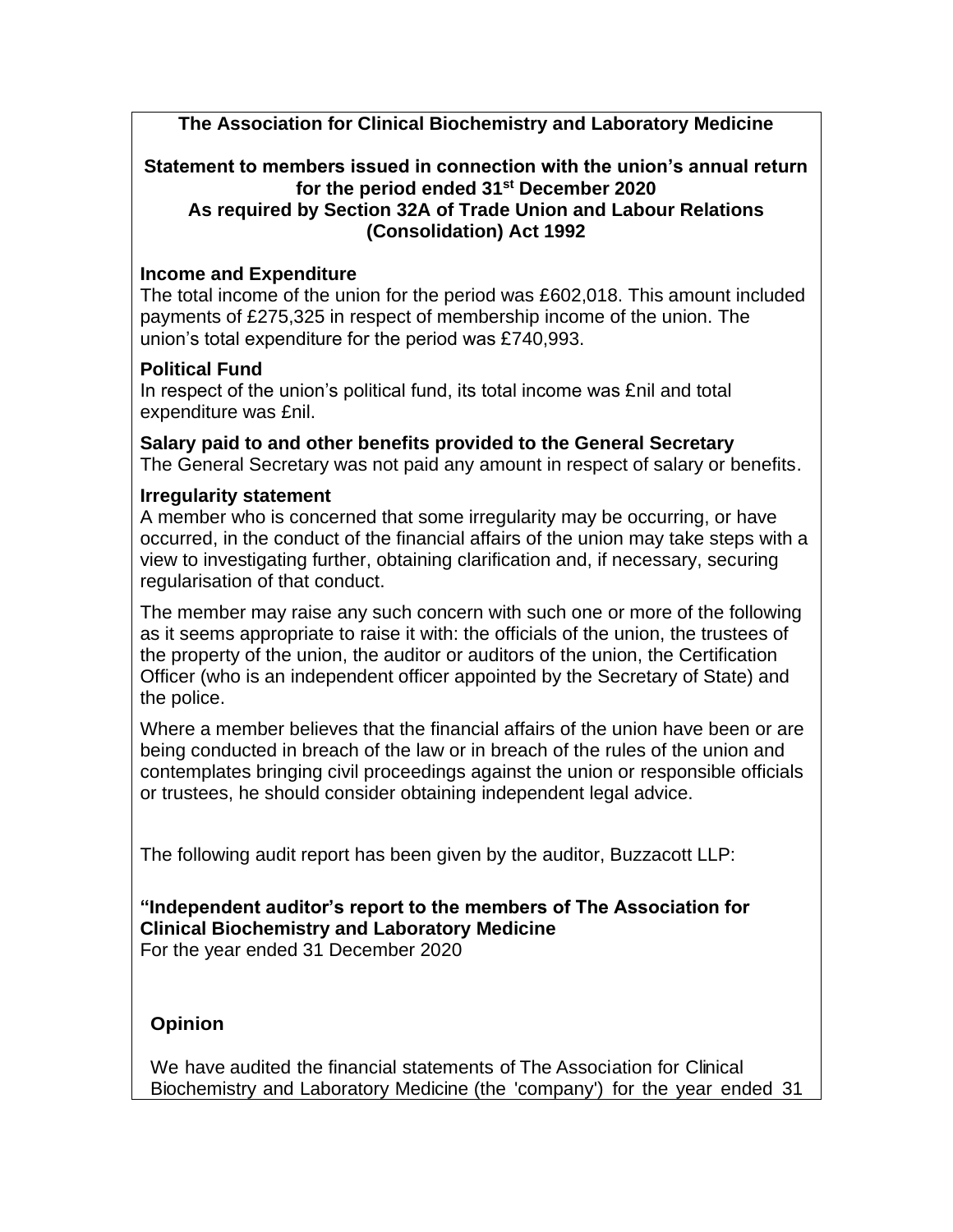December 2020, which comprise the Statement of Comprehensive income, the Statement of Financial Position, the Statement of Changes in Equity and Notes to the Financial Statements. The financial reporting framework that has been applied in their preparation is applicable law and United Kingdom Accounting Standards, including Financial Reporting Standard 102 'The Financial Reporting Standard applicable in the UK and Republic of Ireland' (United Kingdom Generally Accepted Accounting Practice).

In our opinion the financial statements:

- give a true and fair view of the state of the company's affairs as at 31 December 2020 and of its loss for the year then ended;
- have been prepared in accordance with the requirements of the sections 28, 32 and 36 of the Trade Union and Labour Relations (consolidation) Act 1992;
- have been properly prepared in accordance with United Kingdom Generally Accepted Accounting Practice; and
- have been prepared in accordance with the requirements of the Companies Act 2006.

### **Basis for opinion**

We conducted our audit in accordance with International Standards on Auditing (UK) (ISAs (UK)) and applicable law. Our responsibilities under those standards are further described in the Auditor's responsibilities for the audit of the financial statements section of our report. We are independent of the company in accordance with the ethical requirements that are relevant to our audit of the financial statements in the United Kingdom, including the Financial Reporting Council's Ethical Standard, and we have fulfilled our other ethical responsibilities in accordance with these requirements. We believe that the audit evidence we have obtained is sufficient and appropriate to provide a basis for our opinion.

#### **Conclusions relating to going concern**

We have concluded that the directors' use of the going concern basis of accounting in the preparation of the financial statements is appropriate.

Based on the work we have performed, we have not identified any material uncertainties relating to events or conditions that, individually or collectively, may cast significant doubt on the company's ability to continue as a going concern for a period of at least twelve months from when the financial statements are authorised for issue.

Our responsibilities and the responsibilities of the directors with respect to going concern are described in the relevant sections of this report.

#### **Other information**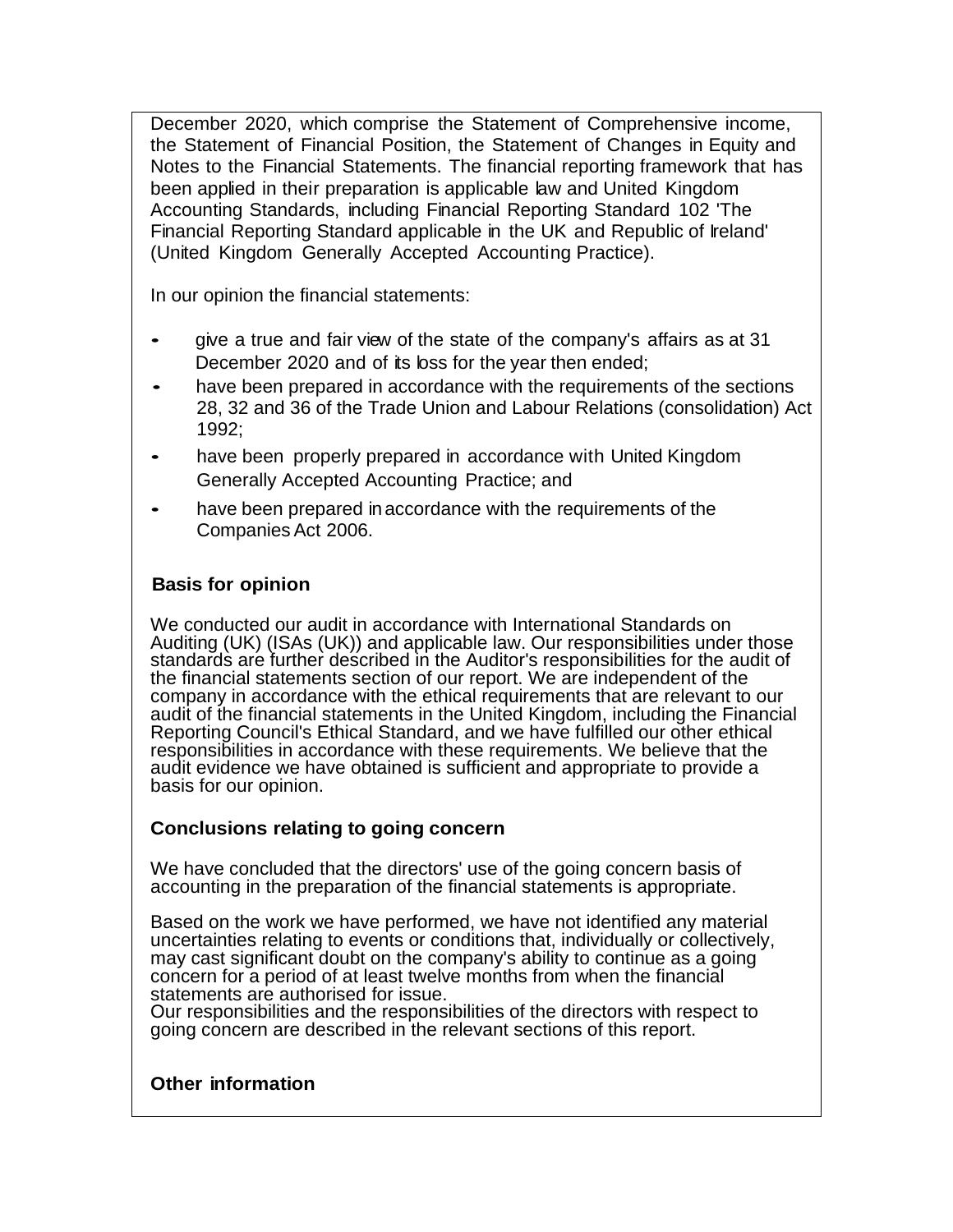The other information comprises the information included in the Directors' Report. The directors are responsible for the other information. Our opinion on the financial statements does not cover the other information and, except to the extent otherwise explicitly stated in our report, we do not express any form of assurance conclusion thereon.

Our responsibility is to read the other information and, in doing so, consider whether the other information is materially inconsistent with the financial statements or our knowledge obtained in the audit or otherwise appears to be materially misstated. If we identify such material inconsistencies or apparent material misstatements, we are required to determine whether there is a material misstatement in the financial statements or a material misstatement of the other information. If, based on the work we have performed, we conclude that there is a material misstatement of this other information, we are required to report that fact.

We have nothing to report in this regard.

# **Opinion on other matters prescribed by the Companies Act 2006**

Inour opinion, based on the work undertaken in the course of the audit:

- the information given in the Directors' report for the financial year for which the financial statements are prepared is consistent with the financial statements; and
- the Directors' report has been prepared in accordance with applicable legal requirements.

## **Matters on which we are required to report by exception**

In the light of the knowledge and understanding of the company and its environment obtained in the course of the audit, we have not identified material misstatements in the Directors' report.

We have nothing to report in respect of the following matters in relation to which the Companies Act 2006 requires us to report to you if, in our opinion:

- adequate accounting records have not been kept, or returns adequate for our audit have not been received from branches not visited by us; or
- the financial statements are not in agreement with the accounting records and returns; or
- certain disclosures of directors' remuneration specified by law are not made; or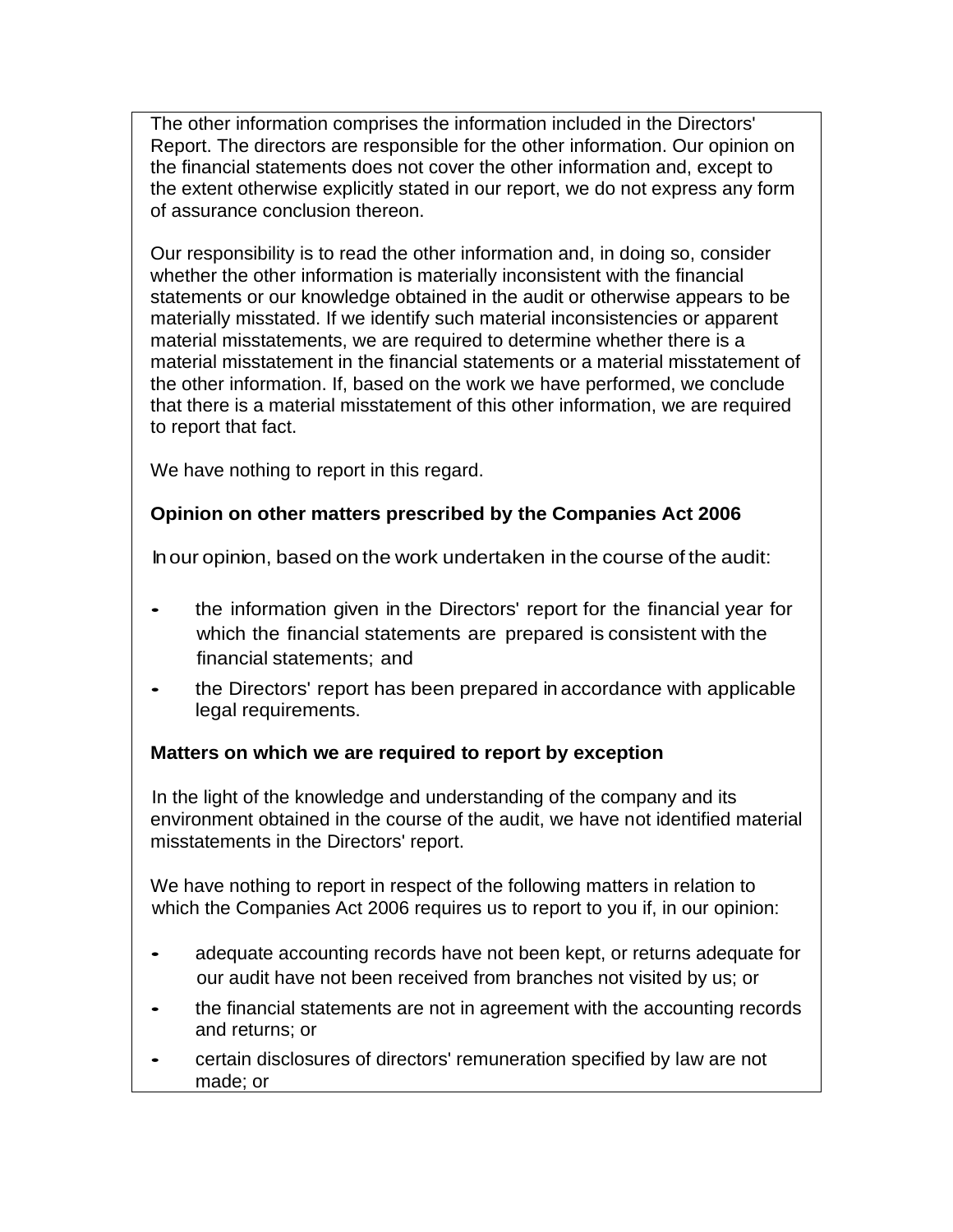- we have not received all the information and explanations we require for our audit; or
- the directors were not entitled to prepare the financial statements in accordance with the small companies regime and take advantage of the small companies' exemptions in preparing the Directors' report and from the requirement to prepare a Strategic report.

## **Responsibilities of directors**

As explained more fully in the Directors' responsibilities statement on page 1, the directors are responsible for the preparation of the financial statements and for being satisfied that they give a true and fair view, and for such internal control as the directors determine is necessary to enable the preparation of financial statements that are free from material misstatement, whether due to fraud or error.

In preparing the financial statements, the directors are responsible for assessing the company's ability to continue as a going concern, disclosing, as applicable, matters related to going concern and using the going concern basis of accounting unless the directors either intend to liquidate the company or to cease operations, or have no realistic alternative but to do so.

## **Auditor's responsibilities for the audit of the financial statements**

Our objectives are to obtain reasonable assurance about whether the financial statements as a whole are free from material misstatement, whether due to fraud or error, and to issue an auditor's report that includes our opinion. Reasonable assurance is a high level of assurance, but is not a guarantee that an audit conducted in accordance with ISAs (UK) will always detect a material misstatement when it exists. Misstatements can arise from fraud or error and are considered material if, individually or in the aggregate, they could reasonably be expected to influence the economic decisions of users taken on the basis of these financial statements.

Irregularities, including fraud, are instances of non-compliance with laws and regulations. We design procedures in line with our responsibilities, outlined above, to detect material misstatements in respect of irregularities, including fraud. The extent to which our procedures are capable of detecting irregularities, including fraud is detailed below.

*How the audit was considered capable of detecting irregularities including fraud*

Our approach to identifying and assessing the risks of material misstatement in respect of irregularities, including fraud and non-compliance with laws and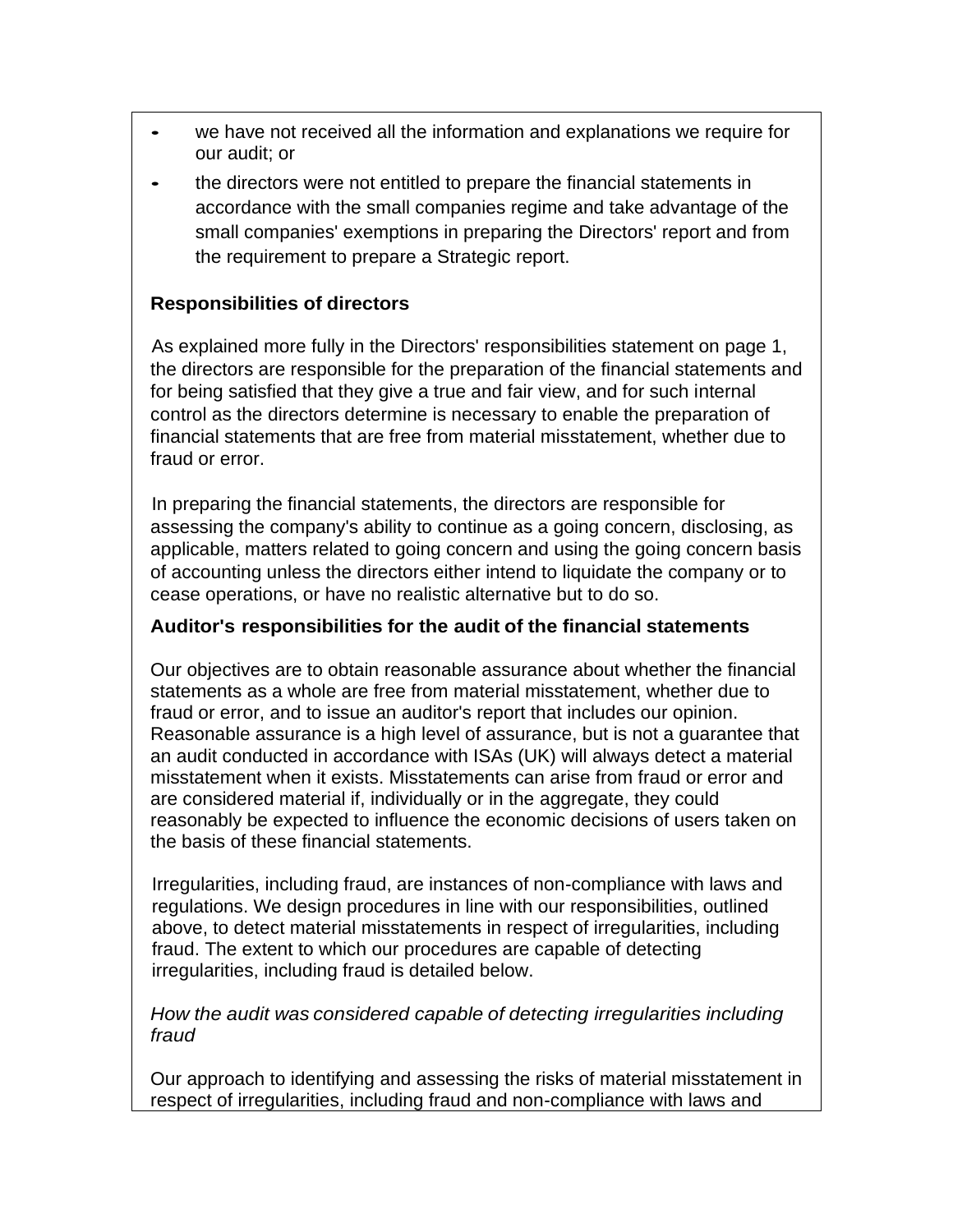regulations, was as follows:

- the engagement partner ensured that the engagement team collectively had the appropriate competence, capabilities and skills to identify or recognise non-compliance with applicable laws and regulations;
- we identified the laws and regulations applicable to the company through discussions with directors and other management, and from our commercial knowledge and experience of membership organisations;
- we focused on specific laws and regulations which we considered may have a direct material effect on the financial statements or the operations of the company, including the Companies Act 2006, the Trade Union Act 2016, employment legislation and taxation legislation;

We assessed the extent of compliance with the laws and regulations identified above through making enquiries of management and inspecting legal correspondence; and

- identified laws and regulations were communicated within the audit team regularly and the team remained alert to instances of non-compliance throughout the audit.
- We assessed the susceptibility of the company's financial statements to material misstatement, including obtaining an understanding of how fraud might occur, by:
- making enquiries of management as to where they considered there was susceptibility to fraud and their knowledge of actual, suspected and alleged fraud; and
- considering the internal controls in place to mitigate risks of fraud and non-compliance with laws and regulations.

To address the risk of fraud through management bias and override of controls, we:

- performed analytical procedures to identify any unusual or unexpected relationships;
- tested journal entries to identify unusual transactions; and
- investigated the rationale behind significant or unusual transactions.

In response to the risk of irregularities and non-compliance with laws and regulations, we designed procedures which included, but were not limited to:

- agreeing financial statement disclosures to underlying supporting documentation:
- reading the minutes of meetings of those charged with governance; and